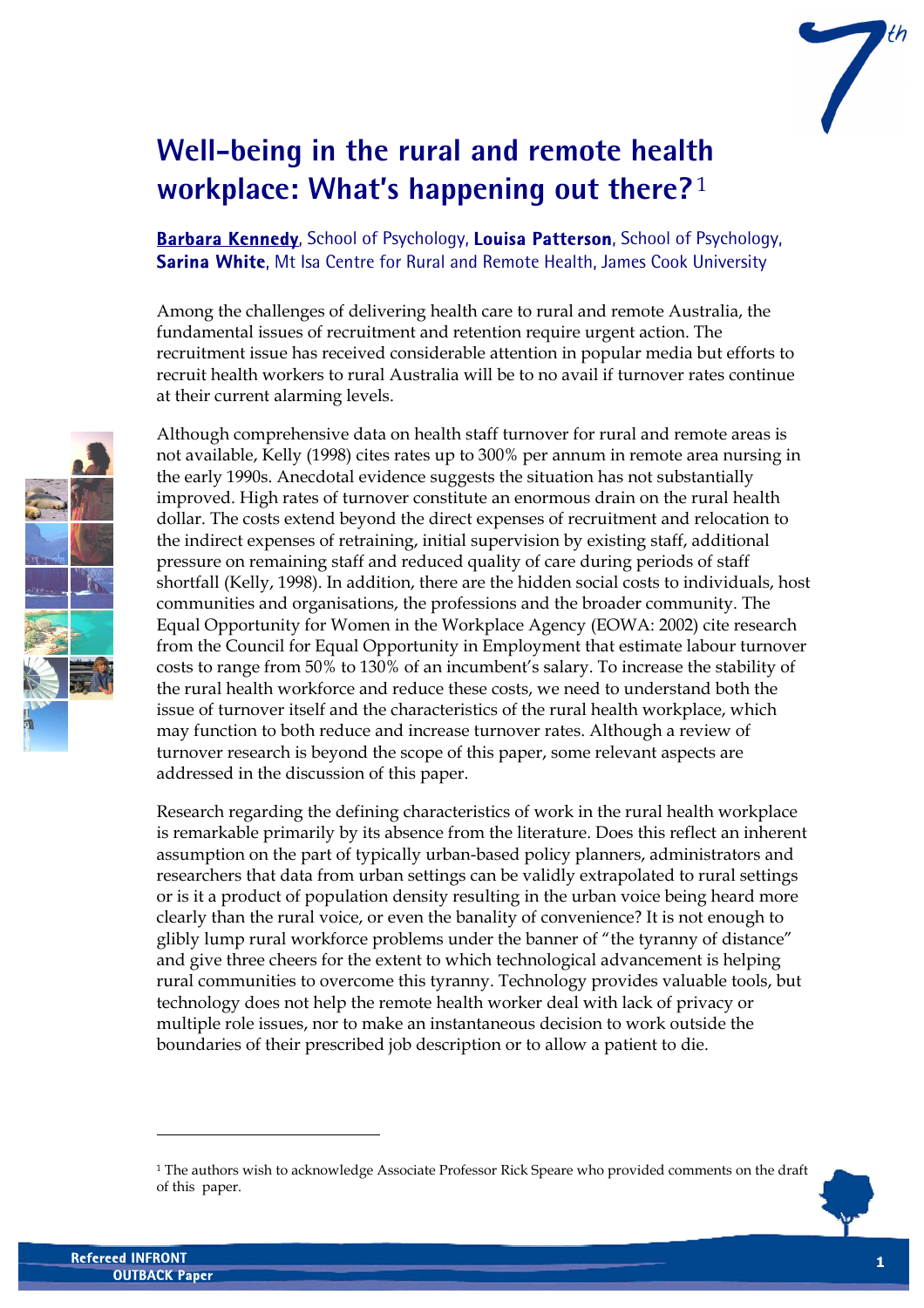What do exist in the literature are isolated pockets of work focusing on addressing specific problems (e.g. Kelly's (1998, 2000) work on preventable sources of occupational stress in the remote health workplace and avoiding burnout in remote areas). However, to address the turnover challenge systematically, we need to know both the positive and negative dimensions of workers' experience of the rural health workplace and their relative importance; we need to know "What's happening out there?".

## **THE PROJECT**

This project is predicated on the notion that appropriately targeted education can enhance well-being at work which contributes to reducing turnover. Stage one of the project involved a needs assessment to identify the challenges faced by health staff in rural locations that may be partially addressed via postgraduate education in work psychology. These data were used to inform curriculum development to ensure relevance to rural health workers. A broadly constituted reference group further guided curriculum development. Stage two of the project will see course delivery and evaluation of initial impact in 2003.

The needs assessment data however has relevance beyond informing course development. It provides a basis on which to begin to map the features that define work in rural health and therefore design a way forward for refining recruitment strategies, reducing turnover, improving the functioning of rural health organisations and ultimately health, in rural communities.

## **Methodological framework**

An action-research framework was adopted since the aim was to design a way to meet needs emerging from the field rather than to produce theoretical knowledge. In addition, the literature search yielded inadequate data on which to base hypotheticodeductive research. The origin of action research is broadly attributed (e.g. Grundy & Kemmis, 1982) to Kurt Lewin whose seminal work focused on facilitating change in social systems and emphasises the importance of collaboration between researchers and practitioners (Lewin, 1947). Ketterer, Price and Politser (1980) provide a brief overview of the early schools of thought in action research. Additionally, McNiff (1988) traces the development of action research in education and more recent additions include Checkland and Scholes' (1990) Soft Systems Methodology.

Needs analysis emerged in this context in the field of organisation development, with specific application in training. Goldstein (1993) presents a comprehensive model of systematic training and development predicated on the conduct of needs assessment to derive instructional objectives and criteria by which outcomes can be measured. Needs assessment addresses three levels of analysis: organisation, task and KSA (knowledge, skill, ability), and person. The data is used to inform the selection and design of instructional programs and an evaluation framework.

Typically, a needs analysis is conducted within a single organisation, and involves the use of multiple sources of information. Analysis of organisation goals, structures, procedures etc. provides the framework to make sense of task and KSA, and person analysis. The application of this framework to rural health workers involves four

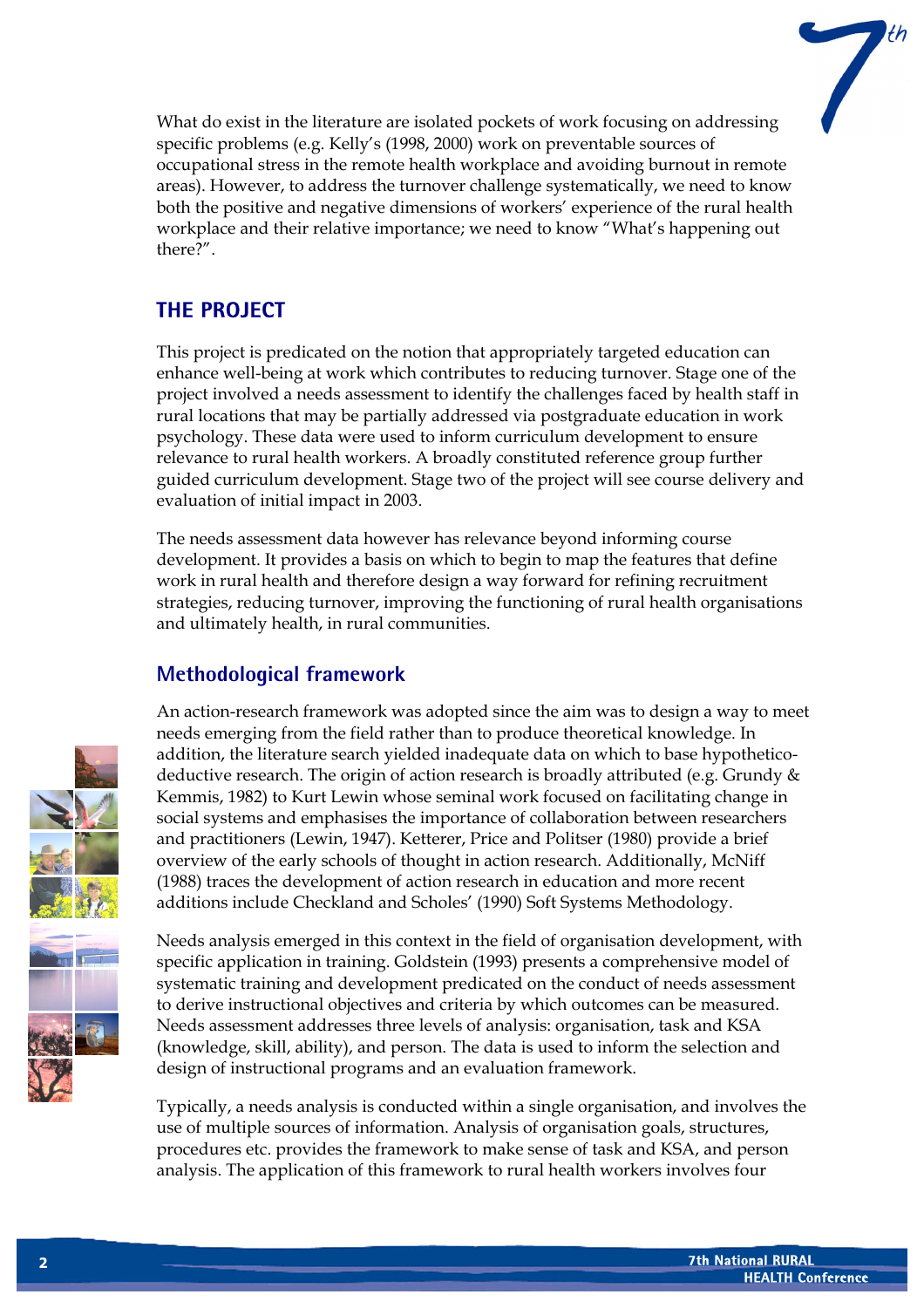challenges. Firstly, many organisations with disparate goals, structures and procedures are involved. Secondly, primary health care and allied health fields involve a large number of professions with differing values, tasks, KSA and person requirements. Thirdly, rural and remote health workers are geographically spread over thousands of square kilometres, are busy professionals and in some cases have been surveyed repeatedly (not always resulting in a valued outcome). Lastly, although the use of multiple sources and methods of data collection increases the comprehensiveness and validity of the findings, it concomitantly increases the cost of data collection. The most common methods used are survey or interview.

### **Project needs assessment**

For the purposes of this project, it was not possible to attempt a comprehensive needs analysis; rather, a pragmatic design was required. Although a range of organisations is involved, they have in common the goal, however specified, of effective and efficient health service delivery in rural and remote Australia. It was also assumed that they would subscribe to common notions of the desirability of improving workplace wellbeing and reducing turnover. Similarly, it is assumed that the professions have in common, values related to enhancing client health and maintaining the well-being of their members, regardless of differences in actual tasks and KSAs. Further, it was assumed that both the individuals and their clients would generally support the desirability of health professionals who can, are willing, and do, competently execute the tasks of their profession in a manner that supports human dignity. Lastly, it was necessary to assume that self-report data generated by the health workers themselves would be sufficiently robust to identify the broad parameters of characteristics that are both satisfying and problematic in the rural health workplace, and their needs in relation to the dissatisfying factors. This latter assumption may seem bold from a theoretical perspective without access to independent sources of data to confirm or disconfirm the incumbent's views. However in light of the central question of turnover, arguably it is the incumbent's views that ultimately decide whether they stay on in rural Australia.

## **METHOD**

The aim of this needs assessment was to establish a consensus view about the most important sources of dissatisfaction in the rural health workplace. This view could then be used to inform curriculum design. A process to derive a consensus view was developed using elements of Nominal Group and Delphi techniques.

Nominal group technique (NGT) was originally developed by van de Venn, Delbecq and Gustafson in the late 1960s to improve the decision-making efficiency of work groups (Toseland, Rivas and Chapman, 1984). Dow and Deadrick (1982: p 26) assert that NGT is "one of the most effective methods for conducting a training needs assessment". Van de Ven and Delbecq (1974) found that NGT was particularly effective in terms of idea generation and hint that this may reflect the perception that every voice was afforded the right to be heard.

Research comparing decision-making outcomes from traditional interacting groups and NGT groups, indicates the superiority of NGT in terms of the quantity of ideas generated (Pringle and Neeley, 1983). Furthermore, the NGT avoids the possibility of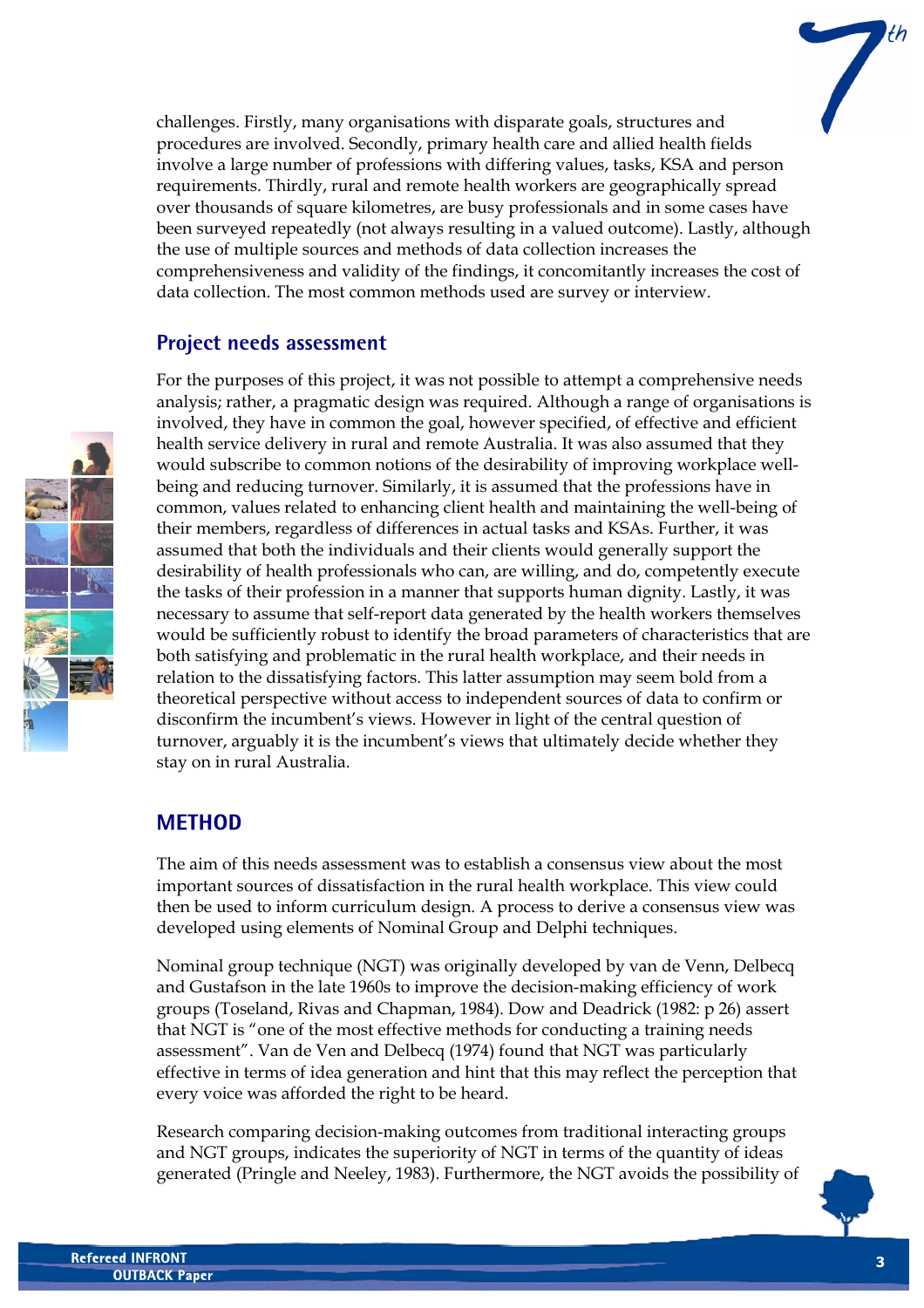over-representation of ideas from those with the loudest voice, most prestige, power or status (Davis, Rhodes and Baker, 1998). In essence, the outcome of NGT is a comprehensive solution believed to represent a diverse audience, diverse needs and therefore, to be potentially more creative.

There are four procedural phases to NGT covering the generation, recording, discussion and finally, voting on ideas. In the generation phase, individuals in the nominal group work alone to produce a list of issues related to the problem situation. Once idea production is exhausted, ideas are recorded and then presented to the entire group, one at a time. When all ideas are listed for the group, discussion ensues to clarify the items. This can be refined by asking the group to cluster items that they perceive as representing a single issue. The final round involves voting to assign priorities to the items in terms of the importance they have in resolving the problem situation.

The Delphi technique (attributed to Dalkey (1972) by Kaiser and Woodman in 1985) is an alternative group decision-making process, also designed to address the perceived shortcomings of traditional group decision-making processes. Unlike NGT, the Delphi process does not involve face-to-face contact between participants and is completely anonymous. Similar to NGT, respondents are presented a problem and required to take a position on that problem, communicating it in writing, usually via a survey or questionnaire. Respondents may elect to alter their position in the second phase of the Delphi process. After a firm position is taken, a vote is conducted to ascertain group consensus on the best possible solutions.

The procedure developed for this project sought to adapt both NGT and Delphi for a geographically spread and professionally and organisationally diverse group of participants, retaining the strength of both processes in generating ideas and consensus.

### **Procedure**

A web site was created providing background information, with informed consent being indicated by the choice to proceed to the question page. Given the expected sensitivity of some issues that may be of concern to participants, no identifiers were requested and cgi-email was used to ensure anonymity of source. In an attempt to maximise response rate, demographics sought and the questions to frame idea generation, were minimised. With regard to working in rural health, respondents were asked to list pleasing/satisfying aspects, displeasing/dissatisfying aspects, factors affecting retention/attrition, skills/what's needed and other issues. The site was open for three weeks (the time-frame was restricted by project parameters).

## **Participants**

Participation was invited from professionals working in rural health via professional organisations, some employer organisations and supported by media coverage (ABC radio and Imparga television). In addition, a snowballing technique was used, inviting respondents to encourage colleagues to participate.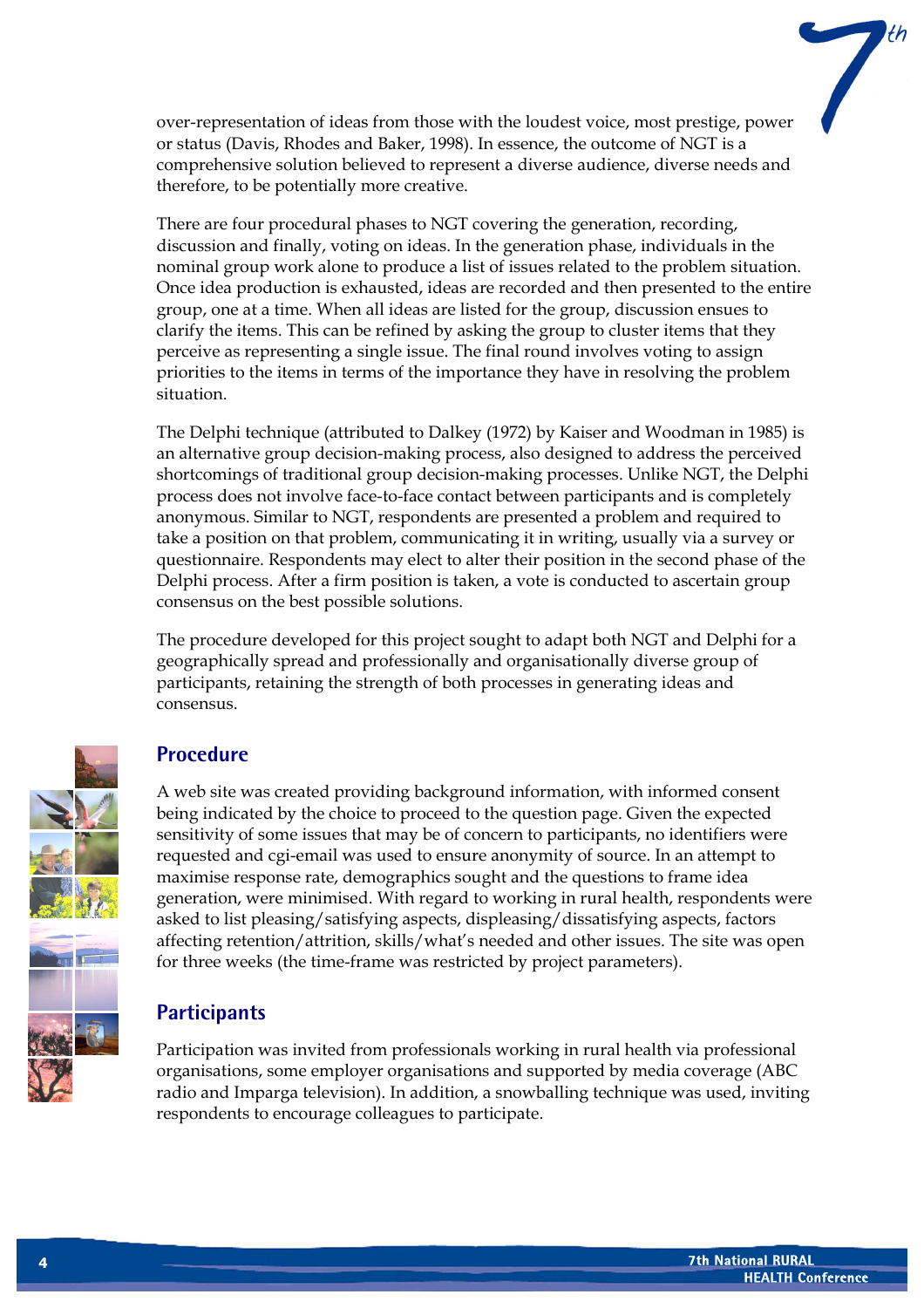## **RESULTS**



Of the 156 respondents, 85.9% were female and 12.8% were males (the remainder declined to nominate gender). The age of respondents was reasonably spread with 44.2% under 35 years of age and 52% over 35 years of age. A majority 65.4% of respondents indicated they had completed some form of postgraduate study. These distributions reflect those found in larger surveys. An Australian Institute of Health and Welfare (AIHW) web-based report on the health workforce indicates that of all health workers in Australia, 73.7% were females. A Services for Australian Rural and Remote Allied Health (SARRAH) web-based report concerning allied health workers in rural and remote areas, attracted 1600 responses and identified the majority of allied health professionals were females (84.2%) with 40% under 29 years of age. Further, 33.6% of allied health professionals were postgraduate qualified.

Figure 1 indicates the clear majority of responses were received from allied health professionals, followed by nurses. It should be noted that the allied health professional category represented a diversity of professions. For the purposes of this study, respondents were not asked to specify their profession. (The AIHW web-based report indicates that allied health are over-represented in this study — allied health professionals practicing in other than capital cities numbered 9,610 compared to 70,252 nurses in the 1996 census data.)

#### Medical specialist Medical practitioner Manager Nurse Allied health Aboriginal health wo Missing Percent 70  $60$ 50 40 30 20 10  $\overline{0}$

#### **Figure 1 Professional categories represented**

Professional Category

Figure 2 displays the percentage of respondents from each Rural and Remote Metropolitan Area (RRMA) category. It was pleasing to note that the target rural and remote populations were well represented with the majority of respondents currently working in centres with central populations less than 100,000 people (RRMA categories 3 to 6).

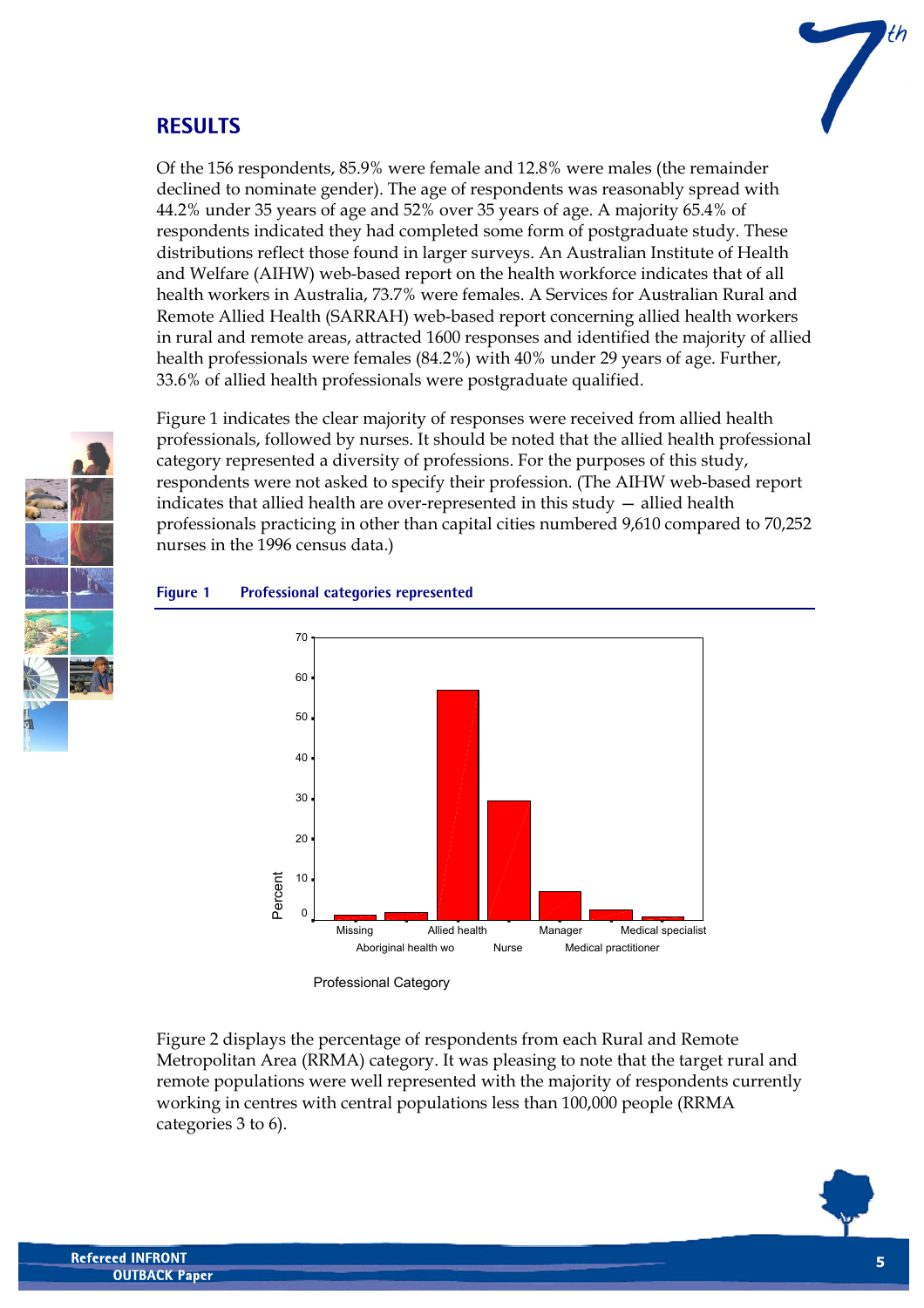The mean length of service in rural and remote areas was  $103$  months (sd = 87.18, min = 2, max - 384). The distribution was bimodal with the modes appearing at 3 years and 10 years service. These points indicate potential risk periods for staff turnover.



#### **Figure 2 Distribution of sample by RRMA category**

Multiple response analyses were coded using the guidelines from Coakes and Steed (2000). Although the total response lists were used in the second stage of the needs assessment for course development, for the purposes of this paper, only most frequently cited issues will be addressed. The top ten responses from the total sample to each of the open-ended questions are recorded in Tables 1 through 5 and are ranked in descending order of response rate.

#### **Table 1 Pleasing/satisfying factors**

| Category label                       | % respondents |
|--------------------------------------|---------------|
| Work relationships                   | 25.2          |
| Independence/autonomy/control        | 23.2          |
| Relationships in community           | 23.2          |
| Location                             | 20.5          |
| Relationship with clients/continuity | 17.9          |
| Case variety                         | 15.9          |
| Respect/Appreciation from community  | 15.2          |
| Teamwork                             | 12.6          |
| Variety of job content               | 12.6          |
| Professional support from peers      | 9.9           |



th

RRMA Category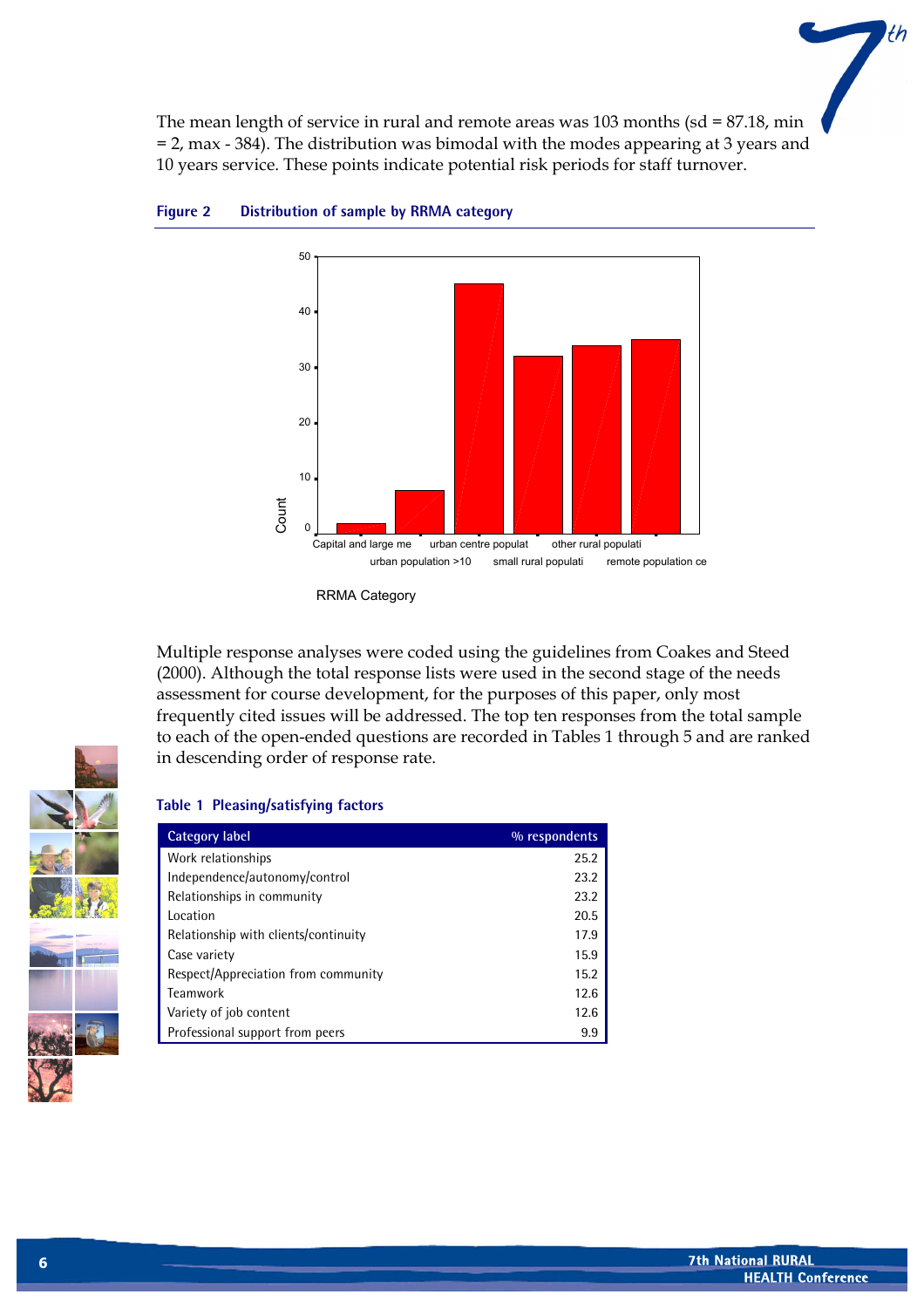

#### **Table 2 Displeasing/dissatisfying factors**

| Category label                              | % respondents |
|---------------------------------------------|---------------|
| Lack of management support                  | 26.1          |
| Lack of Continuing Professional Development | 26.1          |
| Professional isolation                      | 25.5          |
| Lack of financial resources                 | 24.8          |
| Lack staff                                  | 22.2          |
| High workloads                              | 13.7          |
| Distance/travelling (time, cost etc)        | 13.1          |
| Lack of time off/ relief                    | 11.1          |
| Undervalued/Lack respect from city peers    | 9.2           |
| Bureaucracy/politics                        | 8.5           |

#### **Table 3 Factors affecting retention/attrition**

| Category label                                       | % respondents |
|------------------------------------------------------|---------------|
| Lack of managerial support                           | 24.5          |
| Lack of Professional Development/difficulty studying | 21.0          |
| Lack of financial incentive                          | 16.8          |
| Staff shortages                                      | 14.7          |
| Accommodation (inadequate/expensive/poor quality)    | 14.0          |
| Isolation from friends/family                        | 14.0          |
| Lack of career progression                           | 14.0          |
| Workloads                                            | 12.6          |
| Poor pay                                             | 9.1           |
| Lack of professional support                         | 9.            |

#### **Table 4 Skills/what's needed**

| Category label                                     | % respondents |
|----------------------------------------------------|---------------|
| More staff                                         | 21.9          |
| Financial support                                  | 21.2          |
| Increased management support                       | 20.5          |
| Increased opportunity for Professional Development | 15.8          |
| Increased professional support                     | 13.0          |
| Teamwork/teambuilding                              | 8.2           |
| Resources for admin functions                      | 7.5           |
| Appropriate equipment                              | 6.8           |
| Emotional support/debriefing/supervision           | 6.8           |
| Effective communication processes                  | 5.5           |



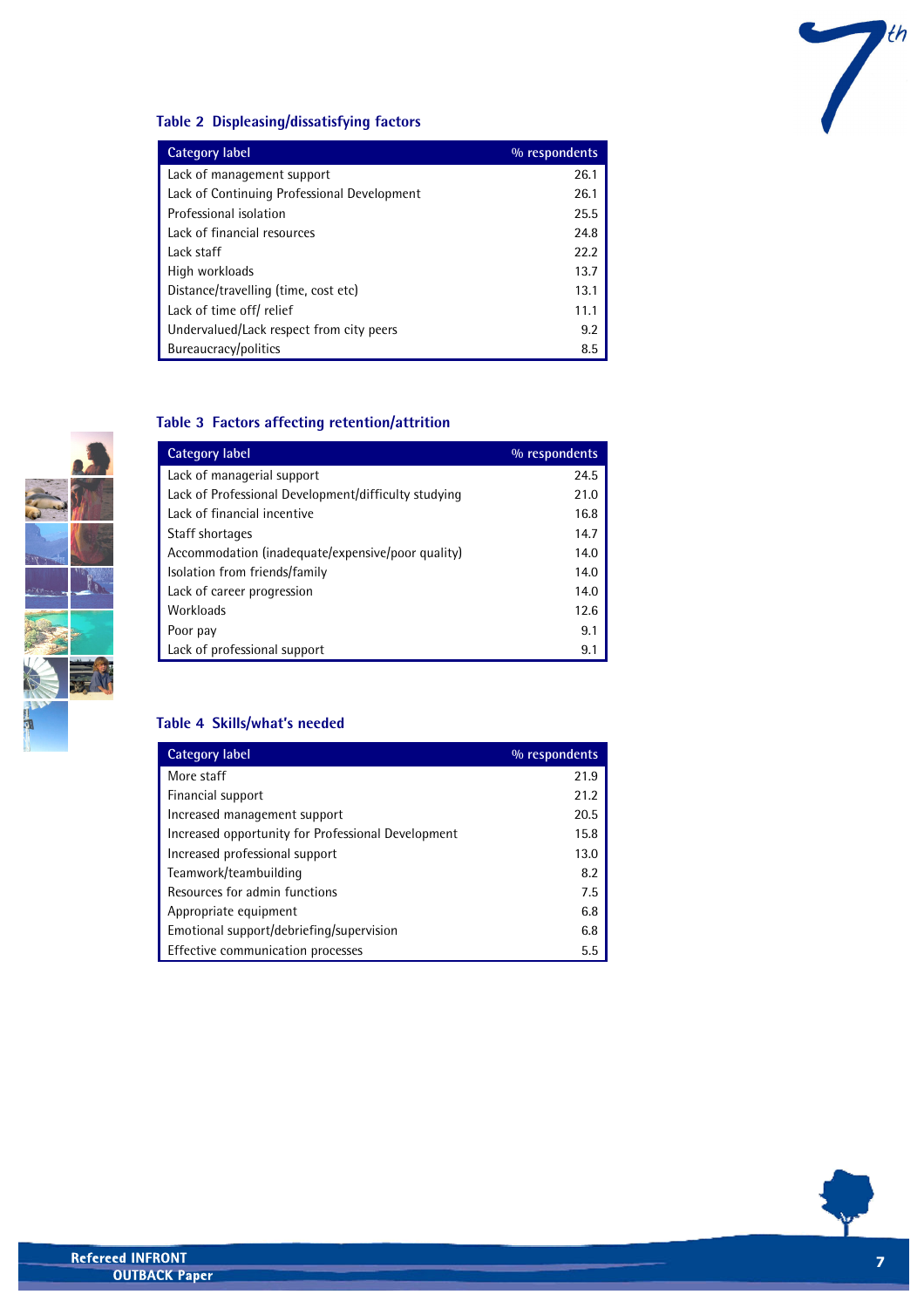

#### **Table 5 Other Issues**

| Category label                                         | % respondents |
|--------------------------------------------------------|---------------|
| Self-protection/stress management                      | 19.3          |
| How to work as a team                                  | 8.8           |
| Multi-disciplinary teams                               | 7.0           |
| Time management                                        | 5.3           |
| Balancing family/work commit taken into account        | 5.3           |
| Intersectoral links                                    | 5.3           |
| Cultural awareness                                     | 3.5           |
| Conflicts of interest - partners as professionals      | 3.5           |
| Maintaining professional standards in rural and remote | 3.5           |
| Conflict management training                           | 3.5           |

To appreciate diversity of issues between the two larger sub-populations, responses were also tabulated by professional category. Tables 6 and 7 indicate the 10 most frequently cited displeasing factors for allied health and nursing respondents, respectively. It is clear from these preliminary results that the majority of issues are similar for both professional groups with only slight alteration to the order of those issues. One difference of note is the concern for nurses about how they are perceived by urban-based colleagues. It is likely that this difference relates to a structural difference in how nurses and allied health professionals work.

#### **Table 6 Ten most frequently cited displeasing workplace factors for allied health professionals**

| Category                                    | % respondents |
|---------------------------------------------|---------------|
| Lack of Continuing Professional Development | 34.5%         |
| Professional isolation                      | 29.9%         |
| Lack of financial resources                 | 28.7%         |
| Lack management support                     | 27.6%         |
| Lack staff                                  | 19.5%         |
| High workloads                              | 17.2%         |
| Distance (travel/costs)                     | 14.9%         |
| Lack of time off/relief                     | 13.8%         |
| Holes in service provision                  | 12.6%         |
| Bureaucracy/politics                        | 8%            |
| $N.R. N = 87$                               |               |



#### **Table 7 Ten most frequently cited displeasing workplace factors for nurses**

| <b>Category</b>                             | % respondents |
|---------------------------------------------|---------------|
| Lack staff                                  | 32.6%         |
| Lack management support                     | 23.9%         |
| Lack of financial resources                 | 19.6%         |
| Lack of Continuing Professional Development | 19.6%         |
| Professional isolation                      | 17.4%         |
| Undervalued/lack of respect from city peers | 15.2%         |
| On-call hours                               | 10.9%         |
| Lack of time off/relief                     | 10.9%         |
| Accommodation (avail/quality)               | 10.9%         |

 $N.B. N = 133$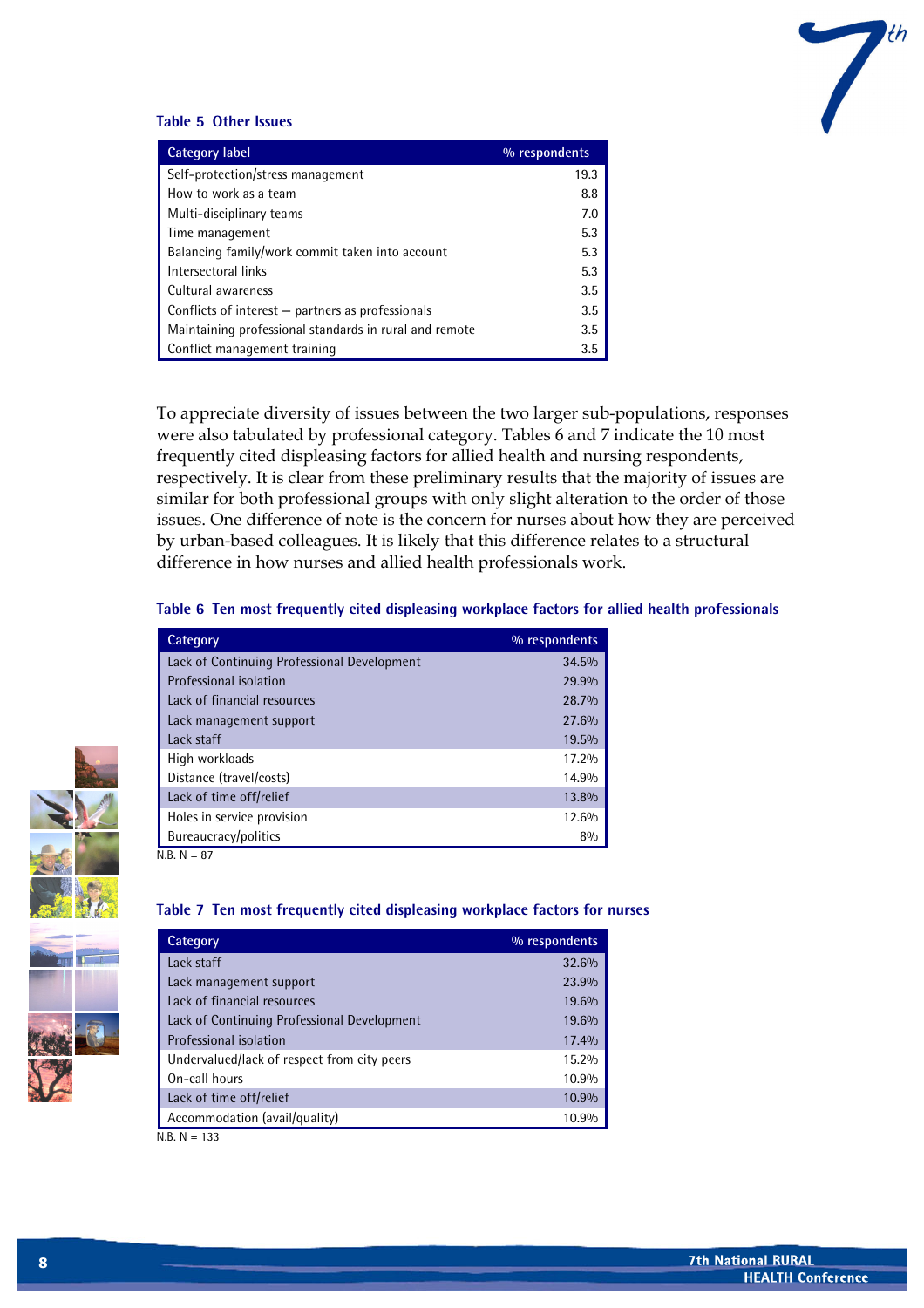## **DISCUSSION**



Some issues from the demographics of the sample deserve comment. Firstly although 156 is a small sample of the total pool of graduate rural health workers, it serves as an adequate group for the purpose of developing a consensus view to inform curriculum development. In the context of a broader needs analysis, it can only be considered to serve as a pilot study.

The level of response from allied health professionals is of interest. A strong response was expected from nursing since this is a cohesive group which, through their professional associations are actively aware of the issues canvassed in this needs assessment. The allied health group represents a diverse group of professions that could not easily be reached to make direct invitation to participate. Whether the strong response from allied health workers indicates the salience of workplace issues to this group deserves further investigation.

With regard to the geographical spread of respondents, it is perhaps telling that this distribution indicates a disproportionate level of response from the smallest rural and remote communities. Whether this may be indicative of higher levels of concern among the most remote practitioners is worthy of further consideration.

Finally, while the age distribution for the total sample was evenly distributed above and below 35, when allied health and nursing are compared, the former are younger and the nurses are older. If the bimodal distribution for length of service could be confirmed in a larger study, this has profound implications for long-term workforce planning. Firstly there is the well-worn concern about the high proportion of minimally experienced, younger allied health staff who do not stay long (resulting in the need for frequent recruiting). The implication in nursing relates to the possibly significant knowledge loss when the current cohort of older and more experienced, long-stayers retire and/or move on. The likely flow-on effects derive from the resulting strain placed on a decreased pool of mentors by an increased proportion of less experienced staff. Succession planning is recognised as an essential ingredient for ensuring ongoing organisational capacity and if these figures proved to be representative of the broader situation in the sector, rural health services are highly vulnerable to further future decline.

Further discussion of findings will be restricted to dis/satisfying factors.

## **Pleasing/satisfying factors**

The most satisfying factors cited focus on connections with clients/community and coworkers, and co-worker relationships and the fundamental job characteristics of variety and autonomy. These are important when considered in relation to the job characteristics model (Hackman and Oldham, 1976).

The first part of this model specifies five core job dimensions that induce motivation:

- skill variety the number of different activities, skills and talents the job requires
- task identity the degree to which a job requires completion of a whole, identifiable piece of work — that is, doing a job from beginning to end, with visible results.

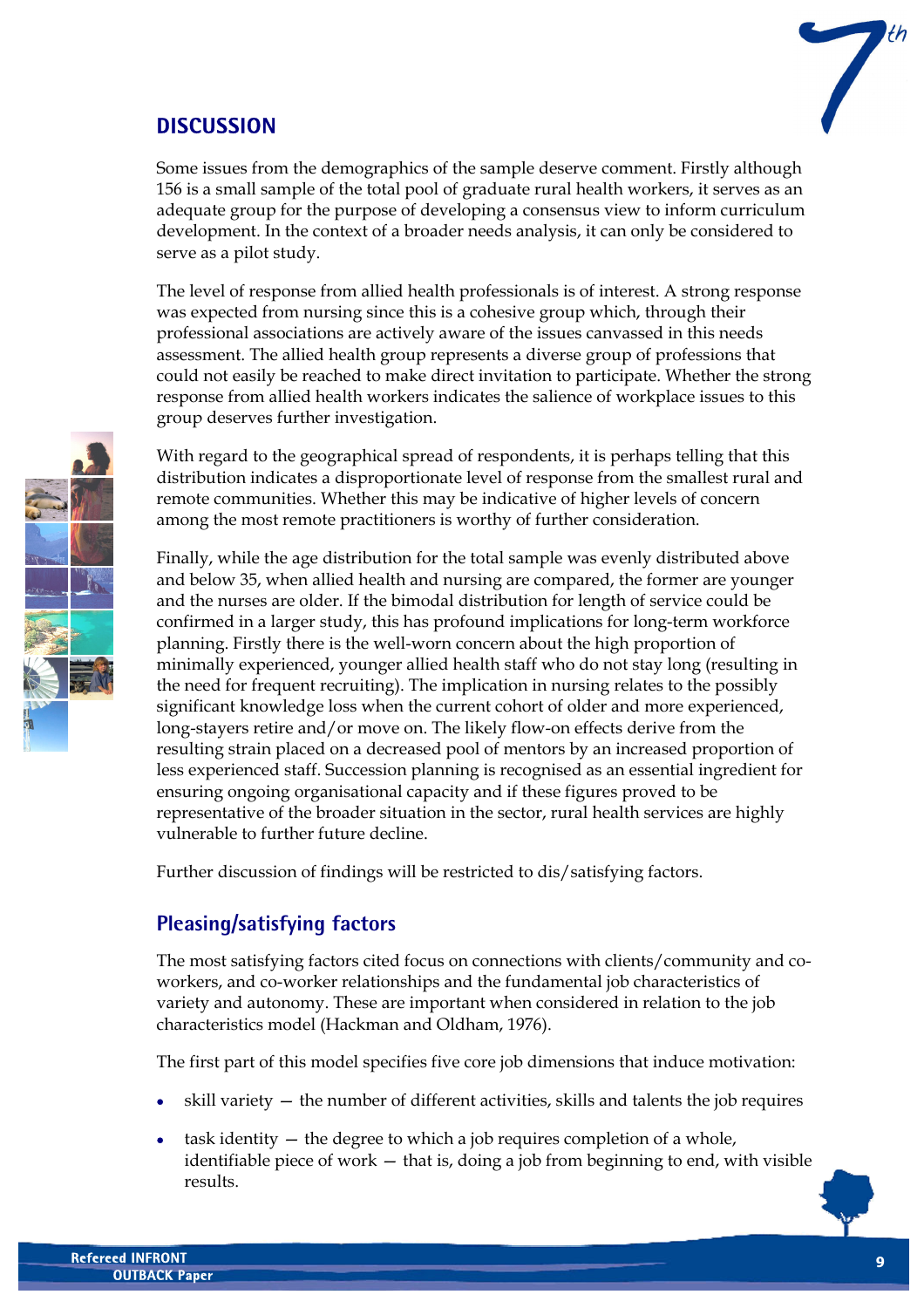

- task significance the job's impact on the lives or work of other people, whether within or outside the organisation
- autonomy  $-$  the degree of freedom, independence, and discretion in scheduling work and determining procedures that the job provides
- task feedback the degree to which carrying out the activities required results in direct and clear information about the effectiveness of performance.

These dimensions impact on the personal and work outcomes of: high internal work motivation, high-quality work performance, high satisfaction with work and low absenteeism and turnover. A meta-analysis (Fried and Ferris, 1987) of over 200 studies which have tested this model, confirmed the existence of multiple job dimensions and the relationship between the job characteristics and individual motivation (and hence to turnover). In evaluating research on the model, Muchinsky (2003), concludes that motivation is not a durable personal attribute or a trait that some people possess more of than others, but rather a variable attribute that can be enhanced by appropriate work environment design.

On the basis of the responses to this needs assessment, it appears that work in rural health currently offers strengths in the job characteristics of variety, autonomy and task significance. Satisfaction with community connections, especially the respect/appreciation from community may also relate to task feedback. Indeed, patient feedback was ranked 11th in the total list of responses. Since the needs assessment did not seek directly to test the job characteristics model, no comment can be offered regarding the task identity element.

The remaining element noted in this needs assessment as satisfying related to relationships with co-workers. Research on job satisfaction has identified the importance of dispositional factors, job dimensions and the interpretive process of forming feelings about a job. Job dimensions include: supervisor, coworkers, promotional opportunities, pay etc. as measured by instruments such as the Job Descriptive Index (Balzer, Smith & Dravitz, 1990). The relationships between job satisfaction, and performance, turnover and absence have been extensively researched. The correlation with turnover is clear: on average approximately -.40, and with absenteeism -.25 (Muchinsky, 2003). Hence the positive mention of co-workers in this context is important in consideration of turnover factors. It must be noted that turnover is also affected by the availability of alternative positions.

In summary, this needs assessment indicates that work in rural health potentially offers some factors important to high levels of worker motivation and satisfaction and hence low turnover.

## **Dissatisfying/displeasing factors**

In the total sample, the top ten factors (see Table 2), relate to management (perceived lack of management support, bureaucracy/politics), resourcing deficits (financial, staff and hence lack of time off/relief), career development (lack of continuing professional development opportunities, professional isolation), and the distinctly rural issues of distance/travelling time and a perception of being under-valued/respected by city peers. The issue of high workload may be a direct consequence of resourcing deficits; however in this study it cannot be differentiated from more endemic workforce

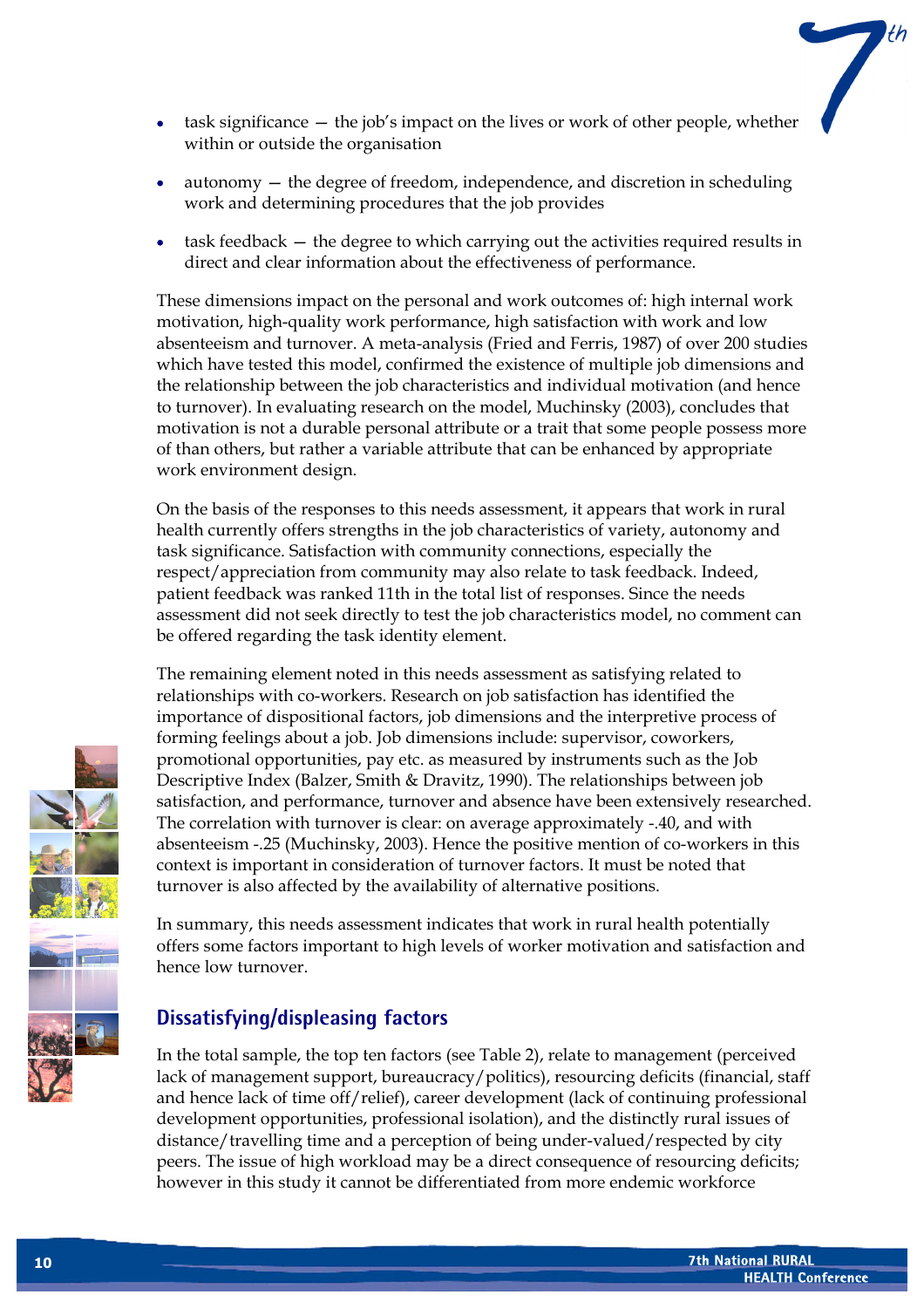perceptions of high workloads. To specify the links between these factors and impacts on work stress, motivation and satisfaction is beyond the scope of this research and perhaps not necessary since the elements are so widely recognised. It may be more constructive to view these as indicators of areas in which intervention is warranted in order to take advantage of the positive aspects of rural health work already identified.

Organisations can take initiatives to better equip managers to deal with the challenges they face. Firstly, managers may benefit from participation in appropriately targeted management development programs and secondly, particularly where services are ultimately managed from urban bases, it may be important to develop understanding of the particular challenges staff face in rural contexts. For example, the National Health and Medical Research Council (2002) manual explores the barriers to managing episodes of violence in rural and remote settings, noting that few practitioners have been trained to deal with violence, and that the course of action appropriate in the urban setting may not be the best response in rural and remote settings. Professional Associations and employers can co-operatively address issues of career development mutual respect among professionals working in different contexts by developing innovative solutions rather than dismissing rural Continuing Professional Development as "too hard". For example: remote practitioners cite the difficulty of securing relief staff in order to take much-needed leave; perhaps an exchange program placing urban colleagues in these centres might address both the need for down-time and the mutual respect concern. And finally, although the broad resourcing issues may require direct attention, effective intervention to reduce turnover is crucial to achieving better use of the rural health dollar.

### **CONCLUSION**

This needs assessment was purpose-designed to elicit a consensus view about issues affecting quality of worklife in the rural health workforce in order to inform curriculum development for a postgraduate course. Although the sample is relatively small, the data have important implications for workforce planning and organisation management in rural health. Most crucially, the data raise a "red flag" regarding the alarming turnover rates in the rural health workforce. High turnover is immensely expensive and therefore constitutes a drain on the rural health dollar with resulting impact on primary health care in rural Australia. It appears that the turnover problem is not inevitable given the positive aspects of work in rural health, but rather that urgent action must be taken to address the factors identified as dissatisfying.

## **REFERENCES**

- AIHW "Health and Community Services Labour Force", National Health Labour Force Series No. 19, 11th May 2001. **<http://www.aihw.gov.au/publications/hwl/hcslf96/hcslf96-c01.pdf>**
- Balzer, W.K., Smith, P.C., Kravitz, D.A. (1990). *User's manual. Job descriptive index*. Bowling Green, Oh: Bowling Green State University.
- Checkland, P. and Scholes, J. (1990). *Soft systems methodology in action*. Chichester" Wiley.
- Coakes, S.J. & Steed, L.G. (2000). *SPSS:Analysis without anguish version 10.0 for Windows.* John Wiley & Sons Australia Ltd: Brisbane.

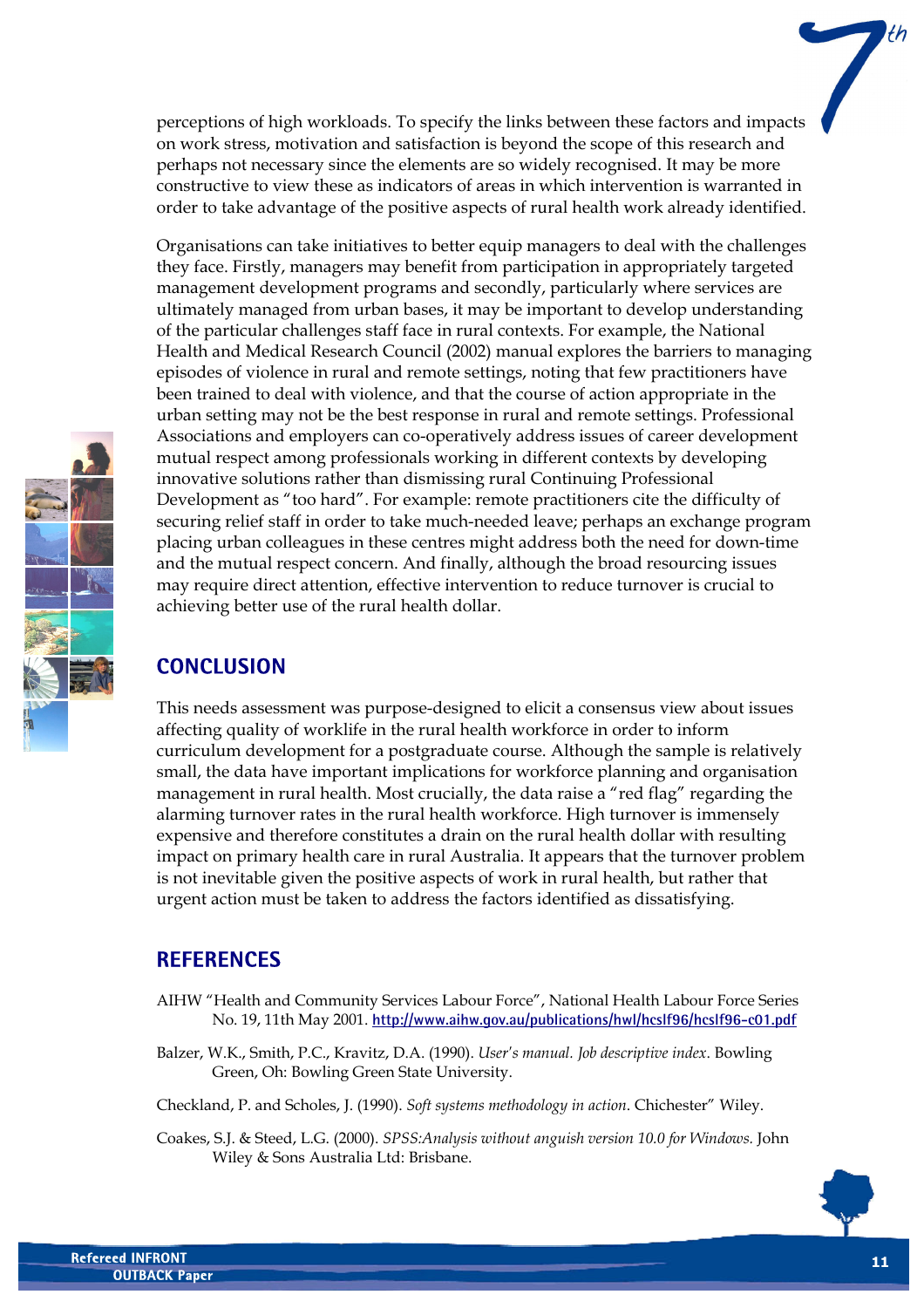

- Dalkey, N.C. (1972). *Studies in the quality of life: Delphi and decision-making.* Lexington Books: Lexington.Mass.
- Davis, D.C.,Rhodes, R & Baker, A.S. (1998). Curriculum revision: Reaching faculty consensus through the nominal group technique. *Journal of Nursing Education,* 37(7), 326–332.
- Dow, S., & Deadrick, D. (1982). The Nominal group technique: Applications for training needs assessment. *Training and Development Journal,* 36(6), 26–32.
- Equal Opportunity for Women in the Workplace Agency (2002).Five ways EO Boosts Profitability.**[http://www.eeo.gov.au/Why\\_EO\\_Makes\\_Business\\_Sense/Five\\_Ways\\_EO\\_Boosts](http://www.eeo.gov.au/Why_EO_Makes_Business_Sense/Five_Ways_EO_Boosts_Profitability/Attract_and_Retain_the_Best_Talent.asp) [\\_Profitability/Attract\\_and\\_Retain\\_the\\_Best\\_Talent.asp](http://www.eeo.gov.au/Why_EO_Makes_Business_Sense/Five_Ways_EO_Boosts_Profitability/Attract_and_Retain_the_Best_Talent.asp)**
- Fried, Y., & Ferris, G.R. (1987). Thevalidity of the job characteristics model: A review and metaanalysis. *Personnel Psychology*, 40, 287–322.
- Goldstein, I.L. (1993). *Training and organizations: Needs assessment, development and evaluation*. Pacific Grove, CA:Brooks/Cole.
- Grundy, S. & Kemmis, S. (1982). Educational action research in Australia: The state of the art (an overview). In S. Kemmis (Ed.), *The action research reader*, Victoria: Deakin University Press.
- Hackman, J.R. & Oldham, G.R. (1976). Motivation through the design of work: Test of a theory. *Organizational Behaviour and Human Performance*, 16, 250–279.
- Kaiser, S.M. & Woodman, R.W. (1985). Multidisciplinary teams and group decision-making techniques: Possible solutions to decision-making problems. *School Psychology Review,* 14(4), 457–470.
- Kelly, K. (1998) *Preventable sources of occupational stress in the remote health workplace*. Occasional Paper No. 1, The Council of Remote Nurses of Australia, Alice Springs.
- Ketterer, R.F., Price, R.H., and Politser, P.E. (1980) The action research paradigm. In R.H. Price & P.E. Politser, *Evaluation and Action in the Social Environment*. (pp. 1–13). New York: Academic Press.
- Lewin, K. (1947). Action research and minority problems. Reprinted in S. Kemmis (Ed.). (1982), *The action research reader* (pp. 38–47). Victoria: Deakin University Press.
- McNiff, J. (1988) *Action research: principles and practice*. London: Macmillan Education.
- Muchinsky, P. (2003). *Psychology Applied to work*. (7th ed). CA: Wadsworth.
- National Health & Medical Research Council, (2002). *When its right in front of you: Assisting health care workers to manage the effects of violence in rural and remote Australia*. Canberra: NHMRC.
- National Rural Health Alliance, (2002). Action on Nursing in Rural and Remote Areas Recommendations and Action Plan. **<http://www.ruralhealth.org.au/nursingactions301002.htm>**
- Pringle, C.D & Neeley, S.E. (1983). Nominal vs. interacting groups: Further evidence. *The Mid-Atlantic Journal of Business,* 21(2), 25–35.
- SARRAH Services for Australian Rural and Remote Allied Health (2000) " A study of allied health professionals in rural and remote Australia". **<http://www.ruralhealth.org.au/sarrah/execsumm.pdf>**
- Toseland, R.W., Rivas, R.F., & Chapman, D.(1984). An evaluation of decision-making methods in task groups. *Social Work*, July-August, 339–346.